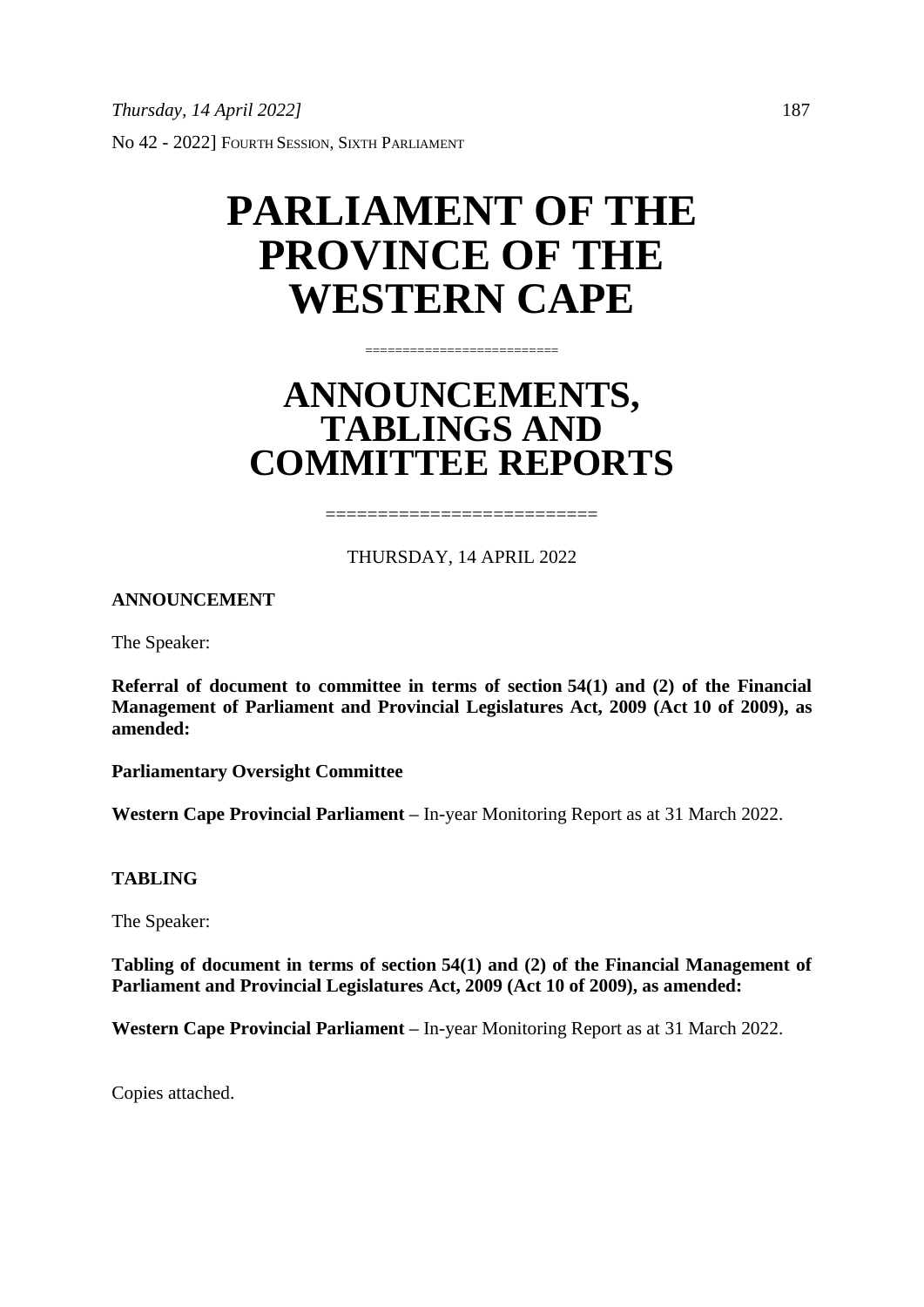# **PARLEMENT VAN DIE PROVINSIE VAN DIE WES-KAAP**

==========================

### **AANKONDIGINGS, TERTAFELLEGGINGS EN KOMITEEVERSLAE**

DONDERDAG, 14 APRIL 2022

========================

#### **AANKONDIGING**

Die Speaker:

**Verwysing van dokument na komitee ingevolge artikel 54(1) en (2) van die Wet op die Finansiële Bestuur van die Parlement en Provinsiale Wetgewers ("Financial Management of Parliament and Provincial Legislatures Act"), 2009 (Wet 10 van 2009), soos gewysig:**

**Parlementêre Toesigkomitee**

**Wes-Kaapse Provinsiale Parlement** – In-jaar-moniteringsverslag soos op 31 Maart 2022.

#### **TERTAFELLEGGING**

Die Speaker:

**Tertafellegging van dokument ingevolge artikel 54(1) en (2) van die Wet op die Finansiële Bestuur van die Parlement en Provinsiale Wetgewers ("Financial Management of Parliament and Provincial Legislatures Act"), 2009 (Wet 10 van 2009), soos gewysig:**

**Wes-Kaapse Provinsiale Parlement** – In-jaar-moniteringsverslag soos op 31 Maart 2022.

Afskrifte aangeheg.